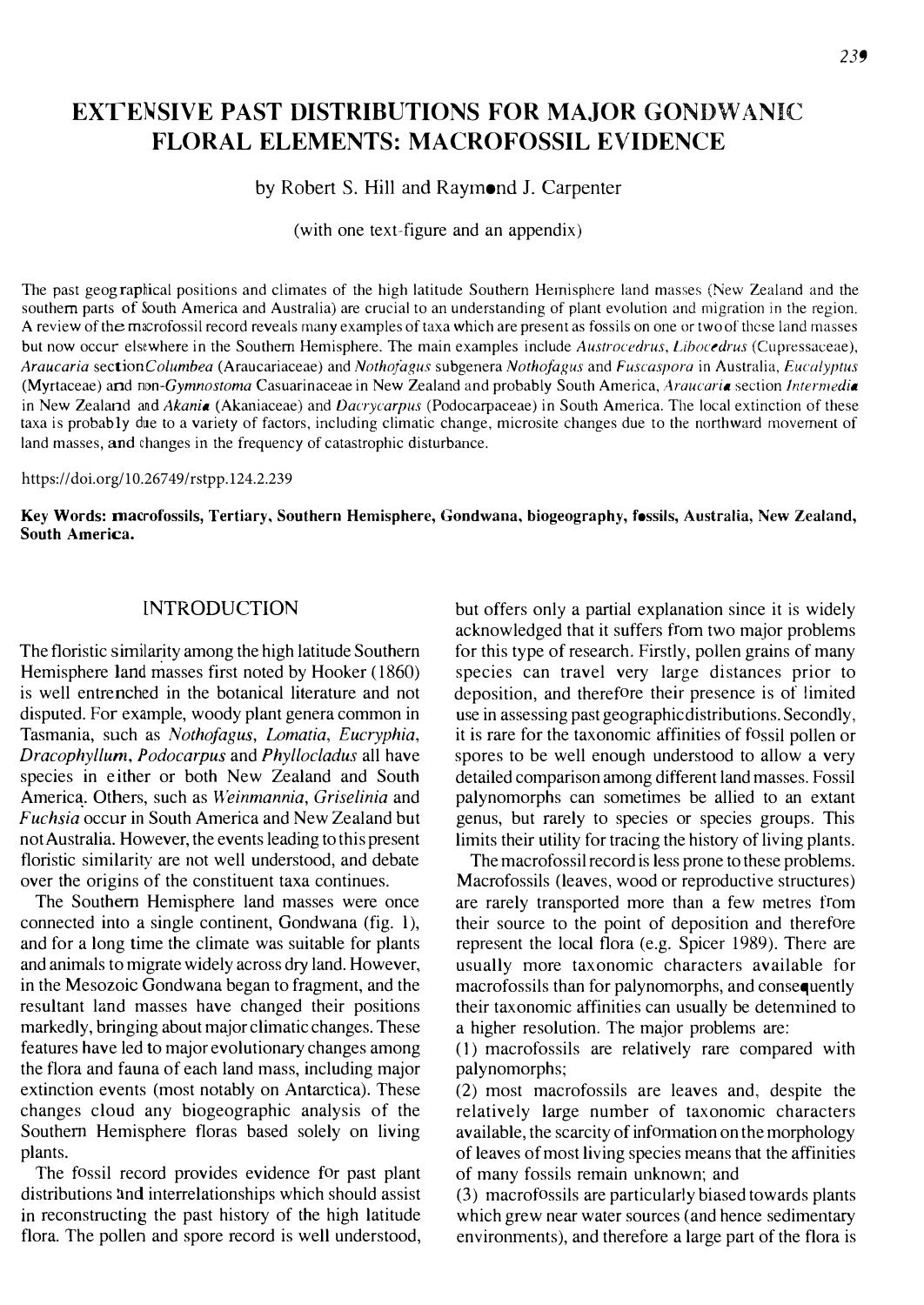

*FIG. 1 — Distribution of continental plates in pre-dispersal Gondwana.* 

under-represented or completely absent from the macrofossil record.

The aim of this study is to review the history of species which occur as macrofossils in New Zealand, southern Australia and/or southern South America. We will concentrate on those species which occur today as fossils in a land mass where they are no longer present, but which have closely related species on one or both of the other land masses under consideration. In many cases the living range of the extant species is more equatorial than the fossils, and so for living relatives the latitudinal range was extended to the equator. Consequently, according to their geological histories, New Guinea was considered to be part of Australia and New Caledonia part of New Zealand. Such fossil species are of particular importance in reconstructing past distributions and migration patterns of Gondwanic plants.

## PAST CONTINENTAL POSITIONS AND CLIMATE

In order to discuss past plant distributions adequately it is important to consider the past positions of the relevant land masses and the prevailing climate during the

appropriate time. From a survey of the literature the following conclusions were drawn:

(1) Tasmania and New Zealand were in close proximity in Gondwana (Lawver & Scotese 1987), and a dispersal route between these land masses and South America occurred via West Antarctica.

(2) New Zealand was an isolated land mass by 80-- 60 Ma (Crook 1981), and the Tasman Sea had reached its present proportions by 55-57 Ma (Kamp 1986, Stock & Molnar 1987).

(3) Australia began to separate from Antarctica about 55 Ma (Crook & Belbin 1978) and by 50 Ma the southern ocean was a pronounced seaway, but oceanic depths were not achieved until 30 Ma (Coleman 1980). (4) The Drake Passage was open by 29.3 Ma (Barker & Burrell 1977), but oceanic depths were not achieved until 23.5 Ma (Crook 1981). The climate between about 30 Ma and about 23 Ma changed dramatically at high latitudes, with a general cooling trend, a decrease in rainfall, which became more seasonal, and a decline in humidity (Kemp 1978, 1981).

(5) Aridity increased from about 13 Ma (Truswell  $\&$ Harris 1982, Stein & Robert 1986).

It is clear that land-based dispersal between South America and Australia had ceased by 50 Ma, and New Zealand was isolated even earlier, although some long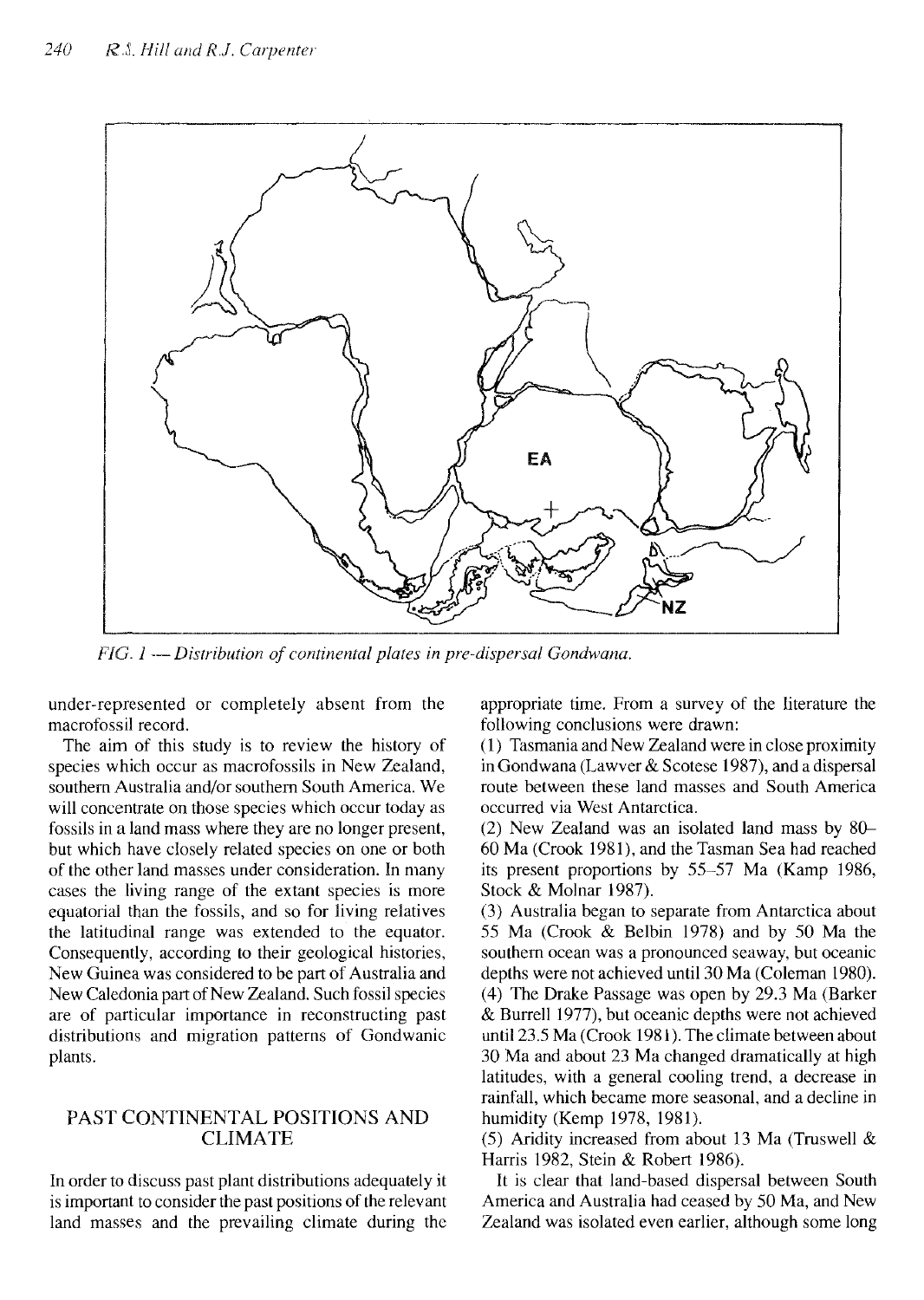distance dispersal may have occurred following separation (Martin 1982). During the last 50 million years plants in the three land masses have been subjected to major climatic changes which have led to evolution, extinction and changes in distribution.

#### THE TERTIARY MACROFOSSIL RECORD

While Cretaceous fossil records should be important for this discussion, a literature search revealed no macrofossil records of relevance from this time period. Therefore the following discussion is based on Tertiary plant fossils. There has been extensive research on plant macrofossils from Tertiary sediments in South America, Australia and New Zealand in the last century. However, much of this record in unreliable, particularly that which was carried out prior to the middle of this century. An exception is the work of Florin (l940a, 1963) which had a major impact on understanding of Southern Hemisphere biogeography.

A literature search revealed many macrofossil records of plants which are now extinct in the land mass where they were found, but which have extant relatives in one or both of the other land masses under consideration (appendix). However, not all of these records are reliable, and some are so dubious that they are not even considered here. The Australian records all represent recent research which usually utilised modem methods of comparative morphology, and they are regarded as sound comparisons.

Three of the five taxa from New Zealand are regarded as sound records, *Araucaria haastii, Casuarina avenacea,* and *Eucalyptus. Longfordia banksiaefolia*  has been compared by Holden (1982) with some extant species of *Banksia,* but the fossil specimens are only fragmentary impressions. Such material should be treated with the utmost caution in any discussion of extant affinities. Florin (1940a) noted the presence of *Athrotaxis novae-zeelandiae* in New Zealand, and was confident of the generic determination. However, recent research (Miller & La Pasha 1983) has shown that other fossils thought to have close affinities to *Athrotaxis*  are in fact distinct from it, and therefore a detailed reexamination of *A. novae-zeelandiae* is required.

Most of the South American fossils in the appendix are well established, but two require discussion. Frenguelli (1953) described *Eucalyptus* macrofossils from Argentina. One of the authors (RSH) has examined fossil leaves and fruits of this taxon, and considers it highly probable that they are reliable records of *Eucalyptus. Athrotaxis ungeri* should be regarded with caution for the reasons given for *A. novae-zeelandiae.*  The affinity of *A. ungeri* is complicated because Townrow (1965b) described specimens of this species from Tasmania, where *Athroraxis* occurs today. However, Towmow was unsure ahout the conspecificity of his material with A. *ungeri*, and doubts about the South American fossils do not necessarily apply to the Tasmanian specimens.

An examination of the appendix shows a predominance of gymnospenns (I8 out of 28 species). This may reflect the antiquity of gymnosperms, and therefore the possibility that more of them were present during the Tertiary. However, vegetative gymnosperm fossils are usually easier to identify than angiosperms, and the bias towards gymnospenns may simply reflect this.

Many of the gymnosperms are found in association with particular angiosperm groups (e.g. *Nothofagus)* in both extant vegetation and in fossil deposits. This suggests that these gymnosperms probably dispersed across Gondwana with the angiosperms during the Cretaceous and Early Tertiary. There are several examples of this which will now be considered.

*Araucaria hastiensis* occurs with *Nothofagus* in the mid-late Eocene Hasties deposit from northeastern Tasmania. *A. hastiensis* is very similar to extant *A. araucana,* which is common at high altitudes in the Andes, often in association with *Nothofagus* species (mainly *N. dombeyi, N. antarctica* or *N. pumilio)*  (Veblen & Schlegel 1982). Hill (1990a) suggested that the *NothofaguslAraucaria* association which currently exists in the Andes may have been present at low altitudes in Tasmania during the Tertiary. The high latitude of Tasmania in the Early Tertiary may have combined with topographical microsites to provide niches which were climatically suited (cool and shaded) for this association. If this was the case, the northward movement of Australia during the Tertiary would have greatly reduced this microsite effect with the steepening angle of the sun in the sky (Hill 1990a). The presence of another species similar to *A. araucana* from mainland Australia *(A. balcombensis,* appendix) may provide evidence for a similar association there.

The extant South American conifer *Austrocedrus chilensis* is principally associated with sclerophyllous, arborescent shrubs in the ecotone between forest and the Patagonian steppe on the eastern side of the Andes (Veblen & Schlegel 1982), although it has also been recorded in association with other conifers and *Nothofagus* as a sub-canopy species (Veblen & Lorenz 1987). While it occurs at elevations up to 1000 m it is primarily a low altitude shrub or small tree. *Austrocedrus tasmanica,* which is very similar to *A. chilensis* although it is only known from female cones, has been recovered from the Late Oligocene-Early Miocene Monpeelyata deposit (Hill & Carpenter 1989). The vegetation represented in this sediment is interpreted as having a low, closed rainforest cover with more open vegetation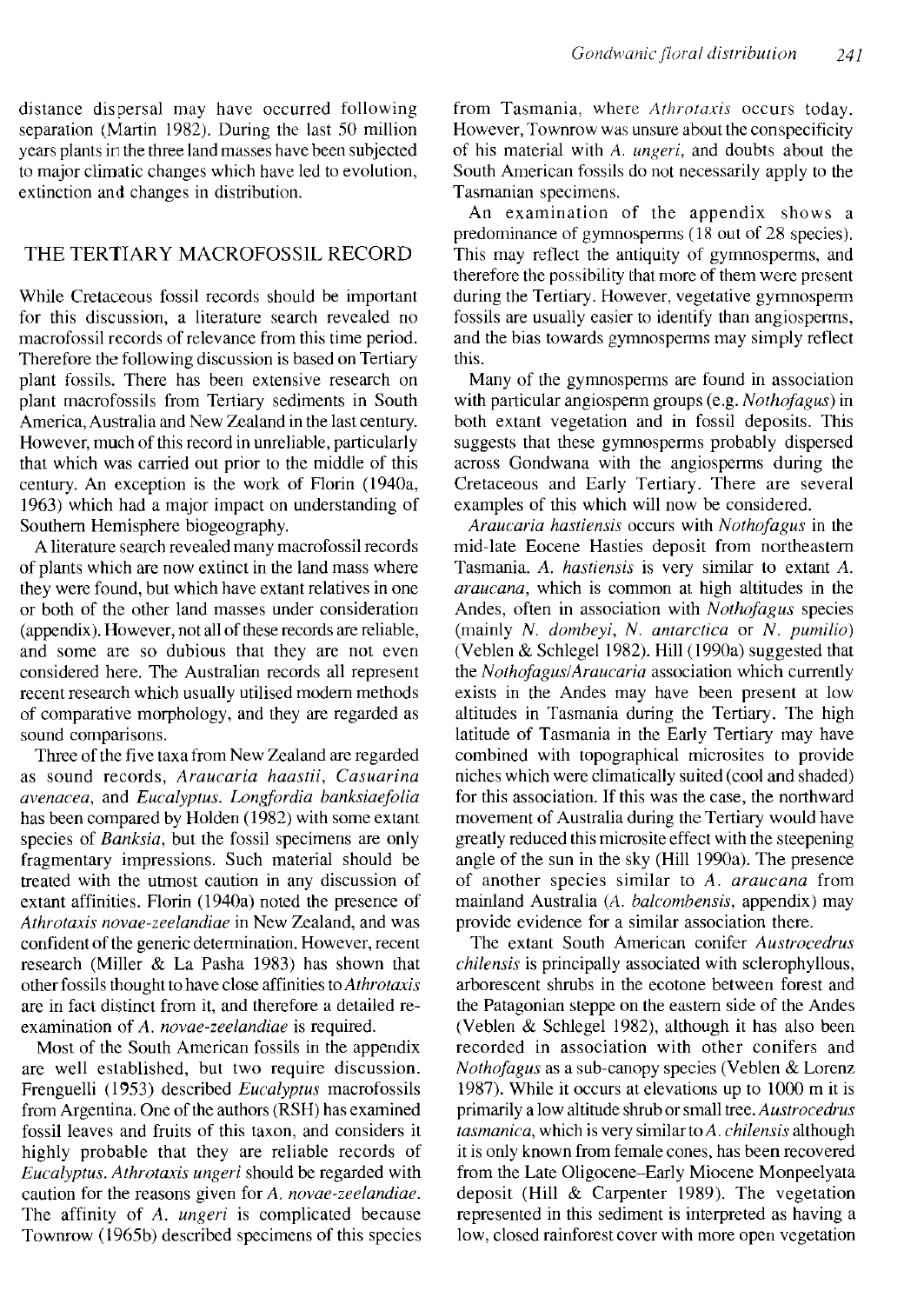near the Jakeedge where the macrofossils were deposited (Macphail *etal.* in press). The vegetation near the lake edge was probably a precursor of extant alpine and subalpine vegetation in Tasmania. The open nature of this vegetation is in keeping with the modem habitat of *A. chilensis,and Nothofagus* is a common component of the macroflora, suggesting an association between it and A. *tasmanica*. However, evidence for this association is not as strong as that for the *Nothofagus Araucaria* association, and it is difficult to provide a reason for the extinction of *Austrocedrus* in Australia.

The Oligocene *Libocedrus* species from northern Tasmania (appendix) are similar to species currently growing in New Zealand and New Caledonia. The three New Cilledonian *Libocedrus* species occur in the Mt Humboldt region (de Laubenfels 1972) on the same soil type and in the same area as *Nothofagus.* At Little Rapid River. Pioneer and Cethana (all in Tasmania), where *Libocedrus* macrofossils occur, combinations including *Armopy/e, Agathis, Araucaria, Decussocarpus, Prumnopitys, Nothofagus* subgenus *Brassospora* (Hill & Read 1990), small-leaved Myrtaceae, Proteaceae and Cunoniaceae occur, so the vegetation has some floristic similarity to that currently found in New Caledonia (Morat *et al.* 1986), although it should be stressed that there are also some distinct differences. L. *plumosa* occurs on the North Island of New Zealand up to 600 m altitude, and also in the northwest of the South Island, and L. *bidwillii* occurs mainly in montane and subalpine New Zealand forests, although it is present at low altitudes on the western coast of the South Island (Salmon 1980). Intermittent disturbance, including infrequent, large-scale catastrophic events such as earthquake-triggered landslides and/or more frequent, smaller scale, gap forming events, is the principal initiator of L. *bidwillii*  regeneration (Veblen & Stewart 1982, Norton 1983). It has been suggested that the disturbance regime may have been much higher in Tasmania at the time that *Libocedrus* occurred there (Hill 1987, Hill & Carpenter 1989), and there is direct evidence of major vegetation disturbance during the Oligocene (Wells & Hill 1989). Natural disturbance is now rare in southern Australia, and this may be part of the reason for the extinction of species which have disturbance-based regeneration strategies from that region. *Decussocarpus brownei*  and *Dacrydium tasmanicum* (appendix) may fall into a similar category, but the ecology of their extant relatives is not well understood.

*Dacrycarpus* has a particularly interesting history in southern Australia during the Tertiary. Although only two species are listed (appendix) as having affinities outside the Australian region, there are many more fossil *Dacrycarpus* species known, especially in Tasmania (Greenwood 1987, Wells & Hill 1989, and authors). Most of these fossil *Dacrycarpus* species either have their extant affmities in Malesia, or else their extant infrageneric affinities are unknown. *Dao)carpus* was originally represented in southeastern Australia by species with relatively high proportions of both bilaterally and bifacially flattened leaves. However, during the Early Tertiary there was a general reduction in the amount of bilaterally flattened foliage among *Dacrycarpus* species and stomata were restricted to one leaf surface on the bifacially flattened foliage. By the end of the Tertiary, *Dacrycarpus* was extinct in southeastern Australia and today it is extinct throughout Australia. A restriction of stomata to one leaf surface during the period from Late Palaeocene to the early Oligocene is also found in the same region for *Acmopyle.*  The authors hypothesise that this reduction in leaf area and restriction in stomatal distribution was a response to changing climate, and is a similar morphological response to that described by Hill (1983a, b, in press) for *Nothofagus cunninghamii* in Tasmania and possibly *N. menziesii* in New Zealand. *Dacrycarpus* and *Acmopyle* were also present in South America during the Tertiary (appendix), but are absent there today. It is not known whether there was a similar morphological response in South America to that described for these genera in Australia. However, it appears probable that they were widespread in high latitude parts of the Southern Hemisphere in the Early Tertiary (Cookson & Pike 1953, Florin 1963, Greenwood 1987, Wells & Hill 1989), but later in the Tertiary became extinct or migrated northwards into lower latitude forests which maintained a more suitable climate. Unfortunately thefossil *Acmopyle* from South America is only an impression, and its stomatal distribution can therefore not be determined. The single extant species of *Dacrycarpus* in New Zealand *(D. dacrydioides)* is the only living high latitude species. Its presence may reflect the maintenance of appropriate climatic niches in New Zealand during the Tertiary at times when they were no longer available in Australia or South America. Townrow (l965a) and Greenwood (1987) considered that *D. praecupressinus* from Australia may have affinities with *D. dacrydioides,* but we conclude that this is not so. However, the absence of *Dacrycarpus*  from South America and Australia today suggests that the survival of *D. dacrydioides* in New Zealand is more a reflection of chance or possibly evolution in response to unique pressures in New Zealand. Ecophysiological research is required to clarify the niche occupied by *D. dacrydioides.* 

The only angiosperms in Australia listed in the appendix are *Nothofagus* species. One of these has already been discussed in conjunction with *Araucaria.*  The other, *N. cethanica,* has been recovered from the Early Oligocene Cethana deposit in Tasmania (Hill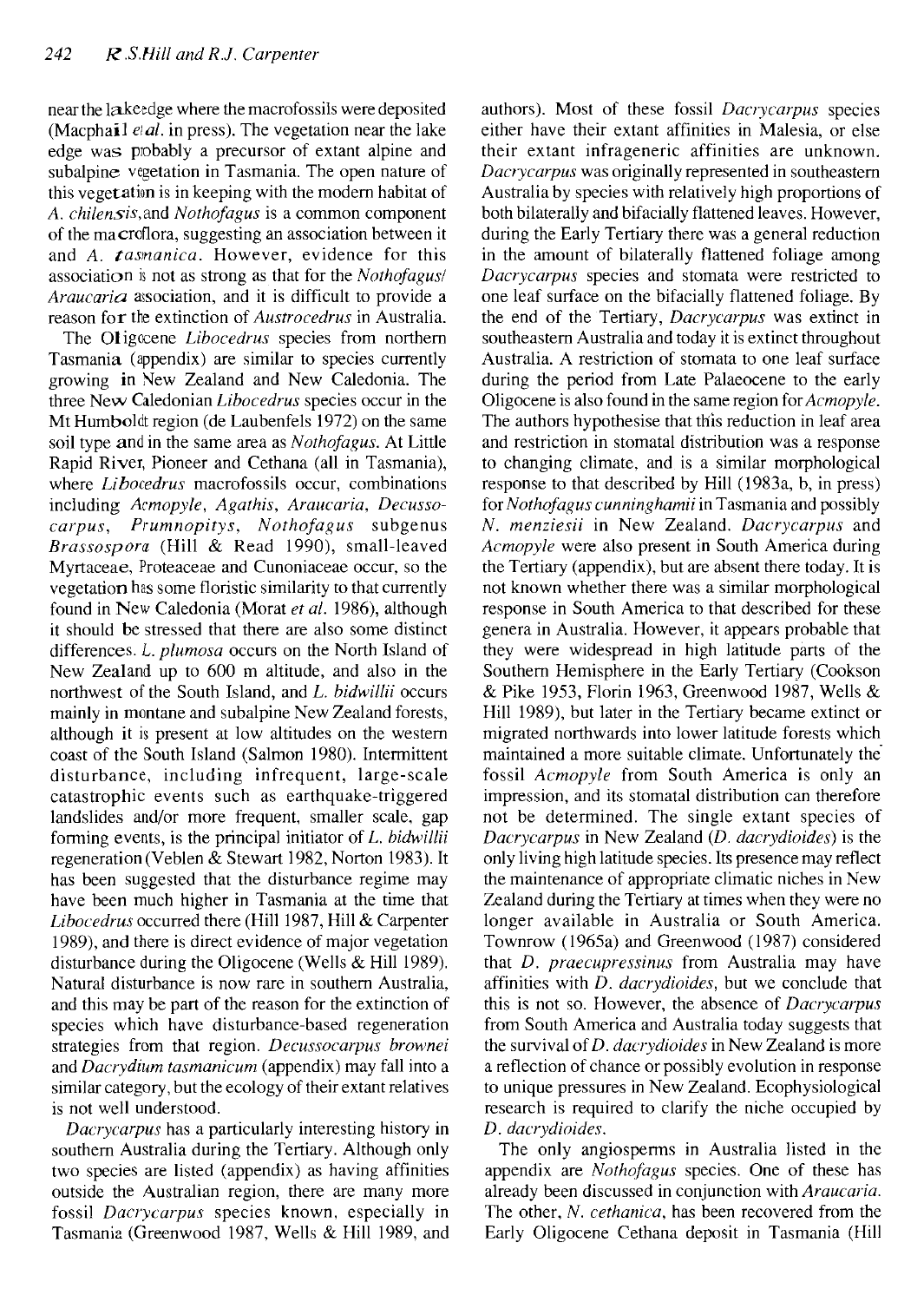1984). *Not holaeus cethanica* is virtually indistinguishable from N. *fusca,* a New Zealand endemic. The Cethana deposit also contains remains of N. *gunnii*  (Hill 1984), N. *tasmanica* (Hill 1983b), and several other undescribed *Nothofagus* species *(R.I.* Carpenter). *Nothofagus gunnii* remains in Tasmania today, and N. *tasmanica* belongs to the complex of species which evolved into the extant Tasmanian N. *cunninghamii*  (HiIl1983a, b, in press). However, all other *Nothofagus*  species at Cethma, including N. *cethanica,* represent lines which are extinct in Australia. The reasons for this are uncertain. They may involve the regeneration strategies of some *Nothofagus* species, since occasional catastrophic disturbance is an important factor in the regeneration of many extant *Nothofagus*  species in some circumstances (e.g. Veblen *et ai.* 1980, 1981), and while catastrophic disturbance may have been a feature of the southern Australian landscape in the past that is no longer the case. Fire is an important feature of the Australian landscape today, and is certainly catastrophic, but it is not considered relevant here because it is largely associated with human occupation (Singh *et al.* 1981). However, the limited data on regeneration of N. *gunnii* suggests that infrequent disturbance may be a critical factor in allowing seedling establishment (Read & Hill 1988), and yet this species has survived in Tasmania while others have not. Read *et al.* (1990) have considered how so many species in a single genus *(Nothofagus)* co-existed in relatively small geographic areas (single catchments) in the past from the point of view of the interaction between climate and species' physiological responses.

Only five species from New Zealand are recorded in the appendix and two of these are considered to be doubtful records (see earlier discussion). However, the otner three species are of particular interest. *Araucaria haastii* has affinities with section *lntermedia* of *Araucaria,* which today is restricted to New Guinea. While it is interesting that this section is absent from New Caledonia, which has such a high proportion of the extant *Araucaria* species, its relevance is uncertain. A scanning electron microscope survey of the cuticular micromorphology of *A. haastii* to confirm the affinity with section *Intermedia* would be of great assistance.

Macrofossils of the Casuarinaceae are relatively common in New Zealand, despite their absence from the extant flora. *Casuarina stellata* (Campbell & Holden 1984) has affinities with the extant genus *Gymnostoma,* which occurs today in New Caledonia and throughout Malesia, with one species in northeastern Australia (Johnson & Wilson 1989). However, C. *avenacea* (Campbell & Holden 1984) is more enigmatic. This species may be considered in conjunction with C. *patagonica* from South America (Frenguelli 1943, appendix), because superficially at least these two

species are very similar. Frenguelli described C. *patagonica* as having apparently cylindrical branchlets and cones made up of seven parts with three or four visible on the fossil. Christophel (1980) re-interpreted the photographs of this species and suggested that it had four-sided twigs and cones with very few valves per whorl, with four a highly plausible number. He suggested that the cone valves are exserted and therefore that it was "equally if not more likely" that the fossil has affinities to the Gymnostomae (now the genus *Gymnostoma).* However, Christophel also noted that other genera in the Casuarinaceae may have from 3-20 leaves per sheath, and that exsertion of the cone valves "is essentially a subjective character". Certainly the cone valves of C. *patagonica* are nowhere near as exserted as the extant *Gymnostoma* species illustrated by Christophel (1980). *Casuarina avenacea* has been described from reproductive structures only, although Campbell & Holden (1984) note that other specimens which may be conspecific bear branchlets with leaves in whorls of four. However, the cones of C. *avenacea,*  at least in some cases, have five or six valves per whorl and clearly do not have affinities with *Gymnostoma.* The valves of C. *avenacea* are exserted and in all visible characters it is similar to C. *patagonica.* Therefore we believe that despite Christophel's (1980) interpretation, there is equal evidence in favour of C. *patagonica* not belonging to *Gymnostoma.* The evolutionary significance of C. *patagonica* and C. *avenacea* is uncertain. However, they do confirm the presence of a non-*Gymnostoma* form of Casuarinaceae in New Zealand and possibly South America during the Tertiary.

The relevance of this similarity becomes clearer when another genus represented as fossils in New'Zealand and possibly South America is considered -*Eucalyptus.* While the fossils from New Zealand have not yet been formally described, there is little doubt that the leaves and fruits recovered belong to *Eucalyptus*  (Pole 1989), although the closely related *Angophora*  cannot yet be discounted. The South American fossils also consist of leaves and fruits (Frenguelli 1953). Pole (1989) recorded *Eucalyptus* and *Casuarina avenacea*  together in Early Miocene floras from central Otago. This is highly reminiscent of modem associations in the Australian vegetation, and it is possible that similar associations occurred in South America. Thus a vegetation type which is regarded as uniquely Australian *- Eucalyptus* forest with sclerophyllous understorey species - was possibly widespread across Gondwana during part of the Tertiary. An important conclusion from this observation is that since neither *Eucalyptus*  nor *Casuarina* are well equipped for long distance seed dispersal, they must have been extant on Gondwana prior to 55 Ma, when New Zealand separated from Australia/Antarctica. This adds a great deal of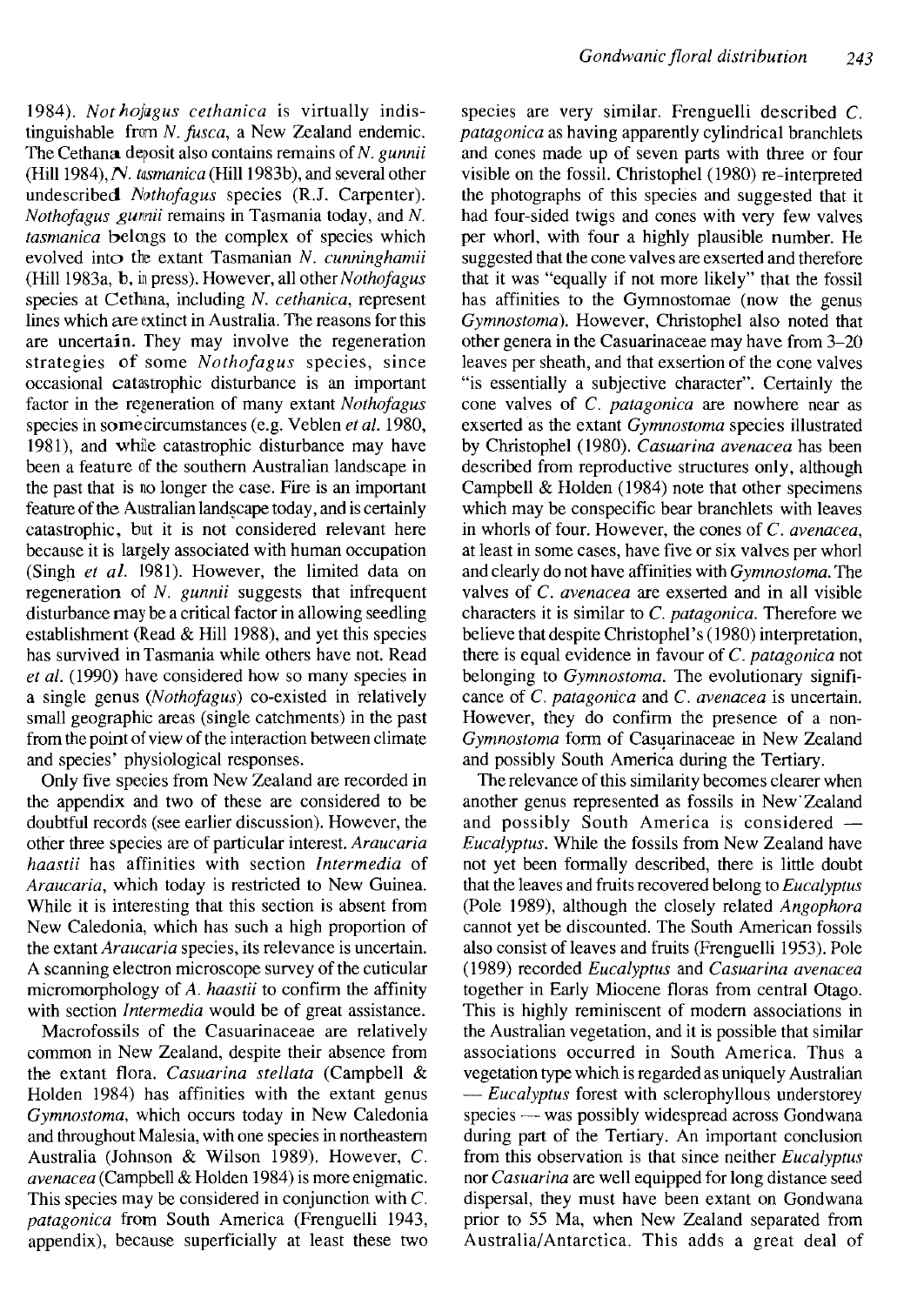uncertainty to the early history of *Eucalyptus*, which has previously been regarded as having an Australian origin, although Pryor  $&$  Johnson (1981) noted that the presence in New Caledonia of *Arillastrum*, which shares a number of features with the *Angophora* subaHiance of eucalypts, suggests an early origin for the genus.

A major problem associated with the apparent presence of *Eucalyptus* and *non-Gymnostoma*  .<br>Casuarinaceae in South America and New Zealand is their current absence from those land masses. In Australia *Eucalyptus* is dominant over much of the land surface, although this dominance is a relatively recent feature, probably associated with aboriginal fires tick faming (e.g. Singh *etal.* 1981). However, the Tertiary record of *Eucalyptus* is little more abundant or convincing in Australia than in South America or New Zealand. Much more fossil evidence is required before there will be a satisfactory answer to this problem. Hill & Gibson (1986) and Carpenter & Horwitz (1988) have provided evidence that modem *Eucalyptus* leaves have little potential for fossilisation because of minimal water transport, and this is exacerbated by the fact that *Eucalyptus* often occurs on dry sites remote from potential sites of fossilisation. The fossil record of *Eucalyptus* is therefore likely to remain relatively obscure.

The remaining species in the appendix are South American fossils. Those which have not yet been discussed include two species of *Akania,* which now occurs only in the coastal rainforest area of southeastern Queensland and northeastern New South Wales (West 1983). The presence of these fossils in South America is further evidence for the close floristic relationship among Gondwanic forests, but not enough is known about the ecology or physiology of the extant species to allow comment on its current, very restricted distribution. The presence of the other two species, *Araucaria pichileufensis* and *Podocarpus boliviensis,*  in the fossil record of South America is less surprising than their absence in the living flora. Again, a lack of knowledge of the ecology and physiology of the living species makes it impossible to comment on the possible causes of their extinction in South America.

## **CONCLUSION**

A review of the Tertiary macrofossil record for South America, Australia and New Zealand has revealed many examples of more extensive former distributions for plants with relatively localised distributions in the high latitude, Southern Hemisphere region today. Given the extremely fragmentary nature of the macrofossil record and the relatively small amount of research carried out to date, it can be assumed that this list represents only a fraction of the species which were more widespread in the past.

This review illustrates the danger of basing Southern Hemisphere biogeography solely on the distribution of living plants. It is notable that no such reconstructions have, for example, predicted a former Australian distribution for *Austrocedrus, Libocedrus, Araucaria*  species related to A. araucana, or Nothofagus species closely related to N. fusca and N. dombeyi. Perhaps even more surprising, especially to Australian botanists, is the evidence for *Eucalyptus* and non-*Gymnostoma* forms of Casuarinaceae in New Zealand and possibly South America. These examples starkly illustrate the major advantage of the fossil record in biogeography. Fossil evidence is concrete and must be explained. Biogeographic hypotheses stand or fall on fossil evidence.

However, there is more to the results presented here than that. It is clear that particular species have been associated together in characteristic vegetation types for a very long time. The examples discussed here probably represent only a small proportion of these. Communities in dry areas or at higher altitudes are less likely to have left a fossil record, but may still have been present for a long time in a similar form to that found today. Therefore, there is strong evidence that the species in some communities migrate together, although there is no doubt that associations of species have changed dramatically during the Tertiary (Hill 1990b). Further research is needed to clarify the concept of community stability through time, and this should be one of the more important aims for future palaeobotanical work in the Southern Hemisphere. The fossil record still has a great deal of important information to yield, but it is clear from this review that there is enough information already to make it an essential source of data for all students of plant evolution and biogeography in the Southern Hemisphere.

#### ACKNOWLEDGEMENTS

This research is funded by the Australian Research Council and the Ian Potter Foundation. RJC is in receipt of a Commonwealth Postgraduate Research Award and benefitted from participation in the 1989 Trans-Tasman Ecological Forum.

#### **REFERENCES**

- BARKER, P.F. & BURRELL, J., 1977: The opening of Drake Passage. *Mar. Ceo!.* 25: 15-34.
- BERRY, E.W., 1938: Tertiary flora from the Rio Pichileufú, Argentina. *Ceo!. Soc. Am. Spec. Pap.* 12: 1-149.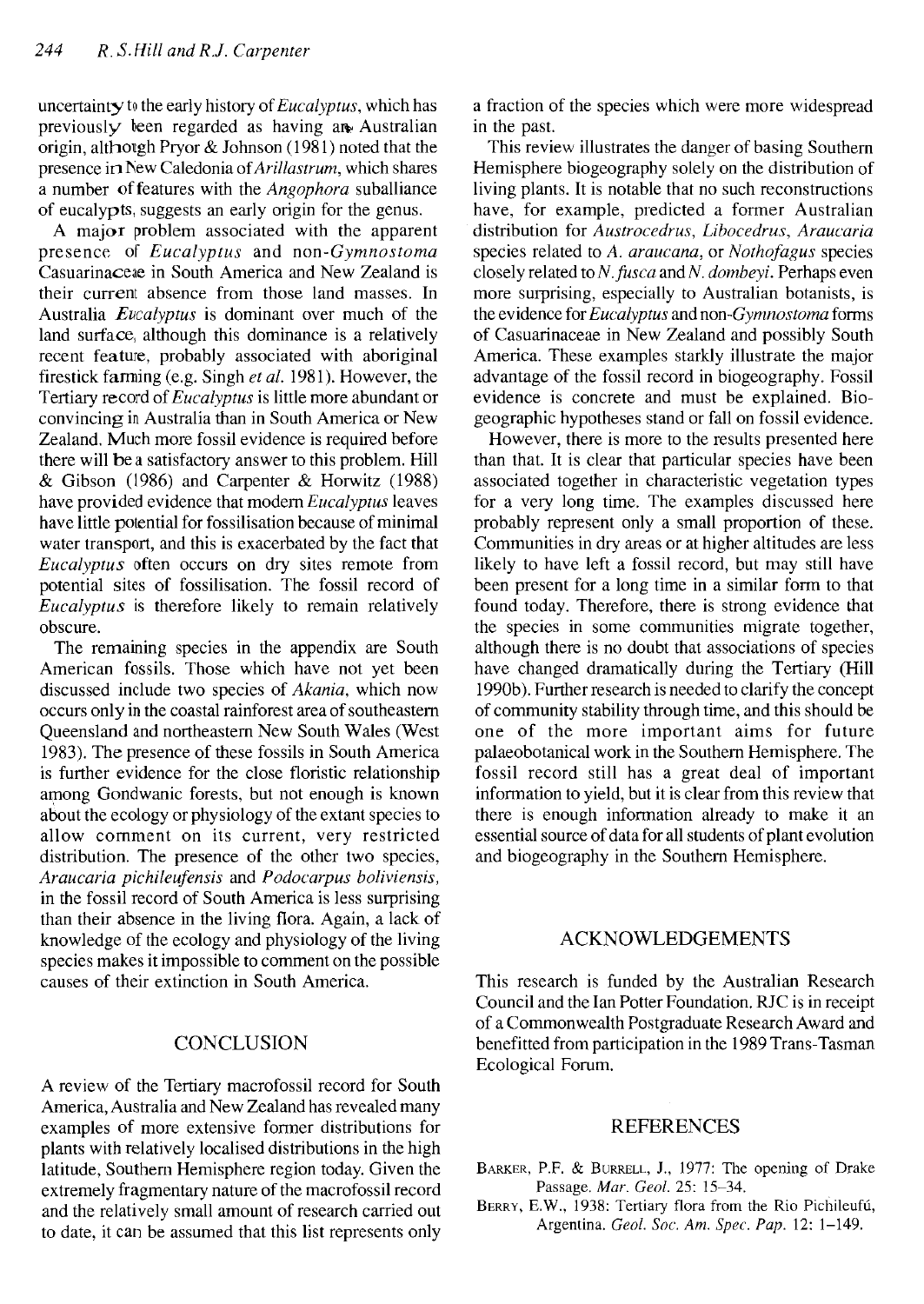- BIGWOOD, A.J. & HILL, R.S., 1985: Tertiary Araucarian macrofossils from Tasmania. *Aust. J. Bot.* 33: 645- 656.
- CAMPBELL, J.D. & HOLDEN, A.M., 1984: Miocene casuarinacean fossils from Southland and central Otago, New Zealand, *N.Z. J. Bot.* 22: 159-167.
- CARPENTER, R.J. &. HORWITZ, P., 1988: Leaf litter in two Tasmanim creeks and its relevance to palaeobotany. *Pap. Proc. R. Soc. Tasm.* 122: 39-45.
- CHRISTOPHEL, D.C., 1980: Occurrence of *Casuarina* megafossi Is in the Tertiary of south-eastern Australia. *Aust.* 1. *Bot.* 28: 249-259.
- COLEMAN, P.J., 1980: Plate tectonics background to biogeographic development in the southwest Pacific over the last 100 million years. *Paiaeogeogr., Palaeoclimatol., Palaeoecol.* 31: 105-121.
- COOKSON, I.C. & PIKE, K.M., 1953: The Tertiary occurrence of *Podocarpus* (section *Dacrycarpus*) in Australia and Tasmania. *Aust. J. Bot.* 1: 71-82.
- CROOK, K.AW., 1981: The break-up of the Australian-Antarctic segment of Gondwanaland. *In* Keast, A. (Ed.): *ECOLOGICAL BIOGEOGRAPHY OF AUSTRALIA.* W. Junk, The Hague: 2-14.
- CROOK, K.A.W. & BELBIN, L., 1978: The southwest Pacific area during the last 90 million years. *1. Geol. Soc. Aust.* 25: 23-40.
- DE LAUBENFELS, OJ., 1972: Gymnospermes. *In* Aubreville, A & Leroy, J.-F. (Eds): *FLORE DE LA NOUVELLE-CALEDONIE ET DEPENDENCES.* Museum National d'Hisloire Naturelle, Paris: 168 pp.
- ETTINGSHAUSEN, C. von, 1887: Bieträgezur kentniss der fossilen flora Neuseelands. *Denkschr. Math.-natur. KI. kaiser Akad. Wiss., Wien:* 53 pp.
- FLORIN, R., 1940a: The Tertiary fossil conifers of south Chile and their phytogeographical significance. *Kungl. Svensk. Vetens.-Akad. Handl. 19.*
- FLORIN, R., 1940b: Die heutige und frühere Verbreitung der Koniferengattung *Acmopyle* Pilger. *Svensk. Bot. Tidskr.34.*
- FLORIN, R., 1963: The distribution of conifer and taxad genera in time and space. *Acta Hart. Berg.* 20: 122-312.
- FRENGUELLI, J., 1943: Restos de *Casuarina* en el Mioceno de el Mirador Patagonia central. *N alas M useo Plata* 8: 349-354.
- FRENGUELLI, J., 1953: Restos del genero *Eucalyptus* en el Mioceno de Neuquen. *Notas Museo Plata* 16: 209-· 213.
- GANDOLFO, M.A., DIBBERN, M.C. & ROMERO, E.J., 1988: *Akania patagonica* n. sp. and additional material on *Akania americana* Romero & Hickey (Akaniaceae) from Palaeocene sediments of Patagonia. *Bull. Torr. Bot. Club* 115: 83-88.
- GREENWOOD, D.R., 1987: Early Tertiary Podocarpaceae: Megafossils from the Eocene Anglesea locality, Victoria, Australia. *Aust. J. Bot* 35: 111-133.
- HILL, R.S., 1983a: *Nothofagus* macrofossils from the Tertiary of Tasmania. *Alcheringa* 7: 169-183.
- HILL, R.S., 1983b: Evolution of *Nothofagus cunninghamii*  and its relationship to *N. moorei* as inferred from Tasmanian macrofossils. *Aust.* f. *Bot.* 31: 453-465.
- HILL, RS., J984: Tertiary *Nothofagus* macrofossils from Cethana, Tasmania. *Alcheringa* 8: 81-86.
- HILL, R.S., 1987: Discovery of *Nothofagus* fruits corresponding to an important Tertiary pollen type. *Nature* 327: 56-58.
- HILL, R.S., 1990a: *Araucaria* (Araucariaceae) species from Australian Tertiary sediments  $\overline{-}$  a micromorphological study. *Aust. Syst. Bot.* 3: in press.
- HILL, R.S., 1990b. Evolution of the modern high latitude southern hemisphere flora: evidence from the Australian macrofossil record. *Proc.* 3rd LOP. *Can!, Melbourne,* 1988: in press.
- HILL, R.S., in press: Tertiary *Nothofagus* (Fagaceae) macrofossils from Tasmania and Antarctica and their bearing on the evolution of the genus. *Bot. J. Linn. Soc.*
- HILL, R.S. & BIGWOOD, A.J., 1987: Tertiary gymnosperms from Tasmania: Araucariaceae. *Alcheringa* 11: 325-335.
- HILL, R.S. & CARPENTER, RJ., 1989: Tertiary gymnosperms from Tasmania: Cupressaceae. *Alcheringa* 13: 89-102.
- HILL, R.S. & GIBSON, N., 1986: Input of potential macrofossils into Lake Dobson, south central Tasmania. 1. *Ecol.* 74: 373-384.
- HILL, R.S. & READ, J., 1990: A revised infrageneric classification of *Nothofagus* (Fagaceae). *Bot.* 1. *Linn. Soc.,* in press.
- HOLDEN, AM., 1982: Fossil Lauraceae and Proteaceae from the Longford Formation, Murchison, New Zealand. ./. R. *Soc.* N.Z. 12: 79-90.
- HOOKER, J.D., 1860: *FLORA TASMANIAE. VOL.* I. *DICOTYLEDONES.* Lovell Reeve, London.
- JOHNSON, L.A.S. & WILSON, K.L., 1989: Casuarinaceae: a synopsis. *In* Crane, P.R. & Blackmore, S. (Eds): *EVOLUTION, SYSTEMATICS, AND THE FOSSIL HISTORY OF THE HAMAMELlDAE.* Clarendon Press, Oxford: 167-188.
- KAMP, P.J.J., 1986: Late Cretaceous-Cenozoic tectonic development of the southwest Pacific region. *Tectonophysics* 121: 225-251.
- KEMP, E.M., 1978: Tertiary climatic evolution and vegetation history in the southeast Indian Ocean region. *Palaeogeogr., Palaeociim£1tol., Palaeoecol.* 24: 169- 208.
- KEMP, E.M., 1981: Tertiary palaeogeography and the evolution of Australian climate. *In* Keast, A. (Ed.): *ECOLOGICAL BIOGEOGRAPHY OF AUSTRALIA.*  W. Junk, The Hague: 33-49.
- LAWVER, L.A. & SCOTESE, C.R., 1987: A revised reconstruction of Gondwanaland. *In* McKenzie, G.D. (Ed.): *GONDWANA SIX: STRUCTURE, TECTONICS AND GEOPHYSICS.* Geophysical Monograph 40. American Geophysical Union, Washington: 17-23.
- MACPHAIL, M.K., HILL, R.S., FORSYTH, S.M. & WELLS, P.M., in press. A late Oligocene-early Miocene cool climate flora in Tasmania. *Alcheringa.*
- MARTIN, H.A., 1982: Changing Cenozoic barriers and the Australian paleobotanical record. *Ann. Miss. Bot. Gard.* 69: 625-667.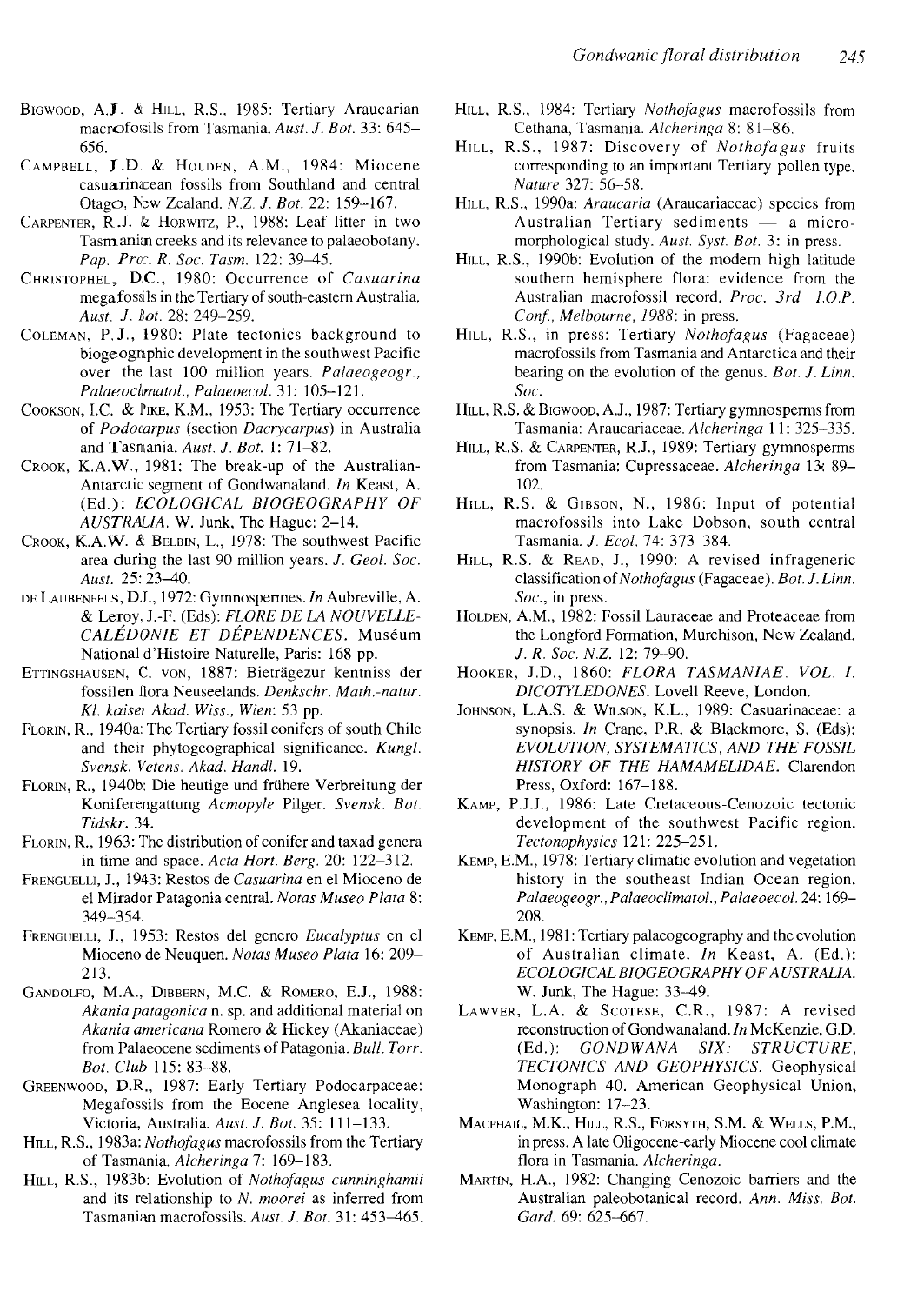- MILLER, C.N. & LAPASHA, C.A., 1983: Structure and affinities of Attrotaxites berryi Bell, an Early Cretaceous conifer. *Am.* 1. *Bot.* 70: 772-779.
- MORAT, P., VELLON, J.-M. & MAcKEE, H.S., 1986: floristic re lationships of New Caledonian rainforest pb.anerogams. *Telopea* 2: 631-679.
- NORTON, D.A. 1983: Population dynamics of subalpine *Li bocedrus bidwillii* forests in the Cropp River Valley, Westland, New Zealand. NZ 1. *Bot.* 21: 127-- 134.
- POLE, M., 1989: Early Miocene floras from Central Otago, New Zealand. 1. R. *Soc.* NZ 19: 121-125.
- PRYOR, L.D. & JOHNSON, L.A.S., 1981: *Eucalyptus*, the universal Australian. *In* Keast, A. (Ed.): *ECOLOGICAL BIOGEOGRAPHY OF AUSTRALIA.*  \V. Junk, The Hague: 500-536.
- READ, J. & HILL, R.S., 1988. The dynamics of some rainforest associations in Tasmania. *1. Eeol.* 76: 558-584.
- READ, J., HOPE, G.S. & HILL, R.S., 1990: Integrating historical and ecophysiological studies in *Nothofagus* to examine the factors shaping the development of cool rainforest in southeastern Australia. *Proc. 3rd I.O.P. Conference, Melbourne, 1988.*
- ROMERO, E.J. & HICKEY, L.J., 1976: A fossil leaf of Akaniaceae from Palaeocene beds in Argentina. *Bull. Torr. Bot. Club* 103: 12&-131.
- SALMON, J.T., 1980: *THE NATIVE TREES OF NEW*  ZEALAND. Reed Methuen, Auckland: 384 pp.
- SELLING, O.H., 1950: Some Tertiary plants from Australia. *Svensk. Bot. Tidskr.* 44: 551-560.
- SINGH, G., KERSHAW, A.P. & CLARK, R., 1981: Quaternary vegetation and fire history in Australia. *In* Gill, A.M., Groves, R.H. & Noble, I.R. (Eds): *F1RE AND THE AUSTRALIAN BIOTA.* Australian Academy of Science, Canberra: 23-54.
- SPICER, R.A., 1989: The formation and interpretation of plant fossil assemblages. *Adv. Bot. Res.* 16: 95-191.
- STEIN, R. & ROBERT, C., 1986: Siliciclastic sediments at sites 588, 590 and 591: Neogene and Paleogene evolution in the southwest Pacific and Australian climate. *Initial Rep. Deep Sea Drill. Pro}.* XC: 1437-1455.
- STOCK, J. & MOLNAR, P., 1987: Revised history of early Tertiary piate motion in the south-west Pacific. *Nature* 325: 495-499.
- ToWNRow, *I.A.,* 1965a: Notes on some Tasmanian pines 1. Some Lower Tertiary podocarps. *Pap. Proc. R. Soc. Tasm.* 99: 87-108.
- TOWNROW, J.A., 1965b: Notes on Tasmanian pines II. *Athrotaxis* from the Lower Tertiary. *Pap. Proc. R. Soc. Tasm.* 99: 109-113.
- TRUSWELL, E.M. & HARRIS, W.K., 1982: The Cainozoic palaeobotanical record in arid Australia: fossil evidence for the origins of an arid-adapted flora. *In*  Barker, W.R. & Greenslade, P.J.M. (Eds): *EVOLUTION OF THE FLORA AND FAUNA OF ARID AUSTRALIA.* Peacock Publications, South Australia: 67-76.
- VEBLEN, T.T., DONOSO, Z.C., SCHLEGEL, F.M. & ESCOBAR, RB., 1981: Forest dynamics in south-central Chile. J. Biogeogr. 8: 211-247.
- VEBLEN, T.T. & LORENZ, D.C., 1987: Post-fire stand development of *Austrocedrus-Nothofagus* forests in northern Patagonia. *Vegetatio* 71: 113-126.
- VEBLEN, T.T. & SCHLEGEL, F.M., 1982: Reseña ecologica de los bosques del sur de Chile. *Bosque* 4: 73-115.
- VEBLEN, T.T., SCHLEGEL, F.M. & ESCOBAR, R.B., 1980: Structure and dynamics of old-growth *Nothofagus*  forests in the Valdivian Andes. *1. Ecol.* 68: 1-31.
- VEBLEN, T.T. & STEWART, G.H., 1982: On the conifer regeneration gap in New Zealand: the dynamics of *Libocedrus bidwillii* stands on the South Island. *1. Eeal.* 70: 413-436.
- WELLS, P.M. & HILL, R.S., 1989: Fossil imbricate-leaved Podocarpaceae from Tertiary sediments in Tasmania. *Aust. Syst. Bot.* 2: 387-423.
- WEST, J.G., 1983: Akaniaceae. *In* Morley, B.D. & Toelken, H.R. (Eds): *FLOWERING PLANTS* IN *AUSTRALIA.*  Rigby, Adelaide: 204-205.

#### (accepted 2 February 1990)

R.S. Hill and R.1. Carpenter

Depar nent of Plant Science, University of Tasmania, GPO Box *25LC,* Hobart, Tasmania, Australia 7001